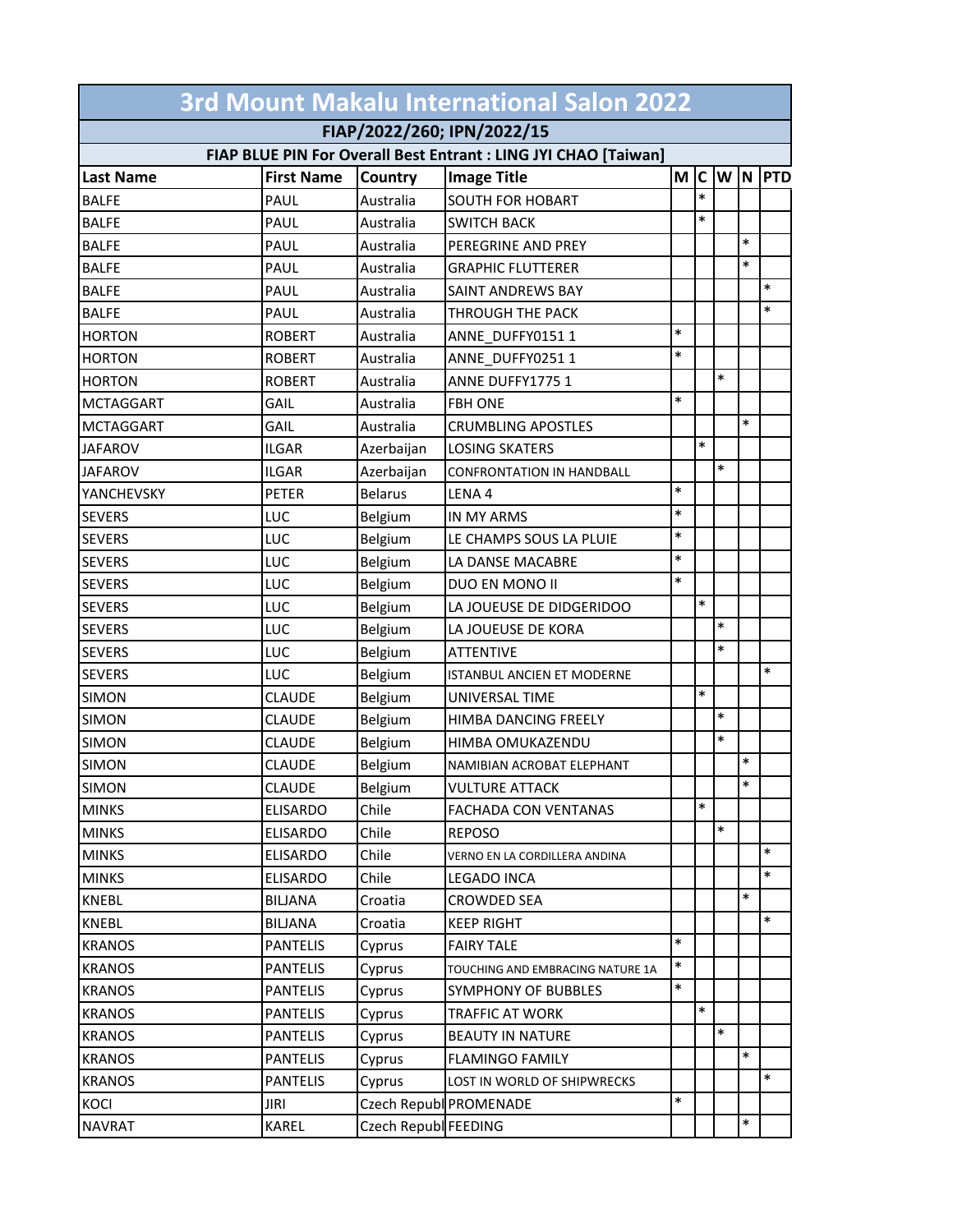| <b>NAVRAT</b>   | <b>KAREL</b>       |         | Czech Republ HUMMINGBIRD        |        |        |        | $\ast$ |        |
|-----------------|--------------------|---------|---------------------------------|--------|--------|--------|--------|--------|
| <b>NAVRAT</b>   | KAREL              |         | Czech Republ MONTE ROSE         |        |        |        |        | $\ast$ |
| <b>HANSEN</b>   | <b>BJARNE JUHL</b> | Denmark | <b>COBBLER AND APPRENTICE</b>   |        | $\ast$ |        |        |        |
| <b>HANSEN</b>   | <b>BJARNE JUHL</b> | Denmark | <b>DRESSMAKERS OPUS 2</b>       |        |        | $\ast$ |        |        |
| <b>HANSEN</b>   | <b>BJARNE JUHL</b> | Denmark | COLOSSEUM ROME 3                |        |        |        |        | $\ast$ |
| SUSZKIEWICZ     | OLE                | Denmark | AMINA IN TUNNEL                 | $\ast$ |        |        |        |        |
| SUSZKIEWICZ     | OLE                | Denmark | <b>GIRL UPSTAIRS</b>            | $\ast$ |        |        |        |        |
| SUSZKIEWICZ     | OLE                | Denmark | <b>BELLA BALANCE</b>            |        | $\ast$ |        |        |        |
| SUSZKIEWICZ     | OLE                | Denmark | <b>WHITE SCARF</b>              |        | $\ast$ |        |        |        |
| SUSZKIEWICZ     | OLE                | Denmark | LITTLE GIRL DOWNSTAIRS          |        | $\ast$ |        |        |        |
| <b>HARRISON</b> | PAUL               | England | THE WATER MILL                  | *      |        |        |        |        |
| <b>KOZOK</b>    | <b>CORINNE</b>     | England | ROSEATE SPOONBILL FLIES IN      |        |        |        | $\ast$ |        |
| <b>KOZOK</b>    | <b>CORINNE</b>     | England | CHINSTRAP PENGUINS ENTERTAIN    |        |        |        |        | $\ast$ |
| LOMAKIN         | <b>ALAN</b>        | England | A MAN WITH AUTHORITY            | $\ast$ |        |        |        |        |
| LOMAKIN         | <b>ALAN</b>        | England | AFTER HER RIDE                  | $\ast$ |        |        |        |        |
| <b>LOMAKIN</b>  | <b>ALAN</b>        | England | ARE WE LOST                     |        | $\ast$ |        |        |        |
| <b>LOMAKIN</b>  | <b>ALAN</b>        | England | <b>LIGHTING UP</b>              |        | $\ast$ |        |        |        |
| <b>MEAD</b>     | <b>BARRY</b>       | England | THE RECKONING                   | $\ast$ |        |        |        |        |
| <b>MEAD</b>     | <b>BARRY</b>       | England | <b>CLOCK MASTERS</b>            |        | $\ast$ |        |        |        |
| <b>MEAD</b>     | <b>BARRY</b>       | England | <b>SMILE PLEASE</b>             |        | $\ast$ |        |        |        |
| <b>MEAD</b>     | <b>BARRY</b>       | England | <b>LAPIS MIST</b>               |        | $\ast$ |        |        |        |
| <b>MEAD</b>     | <b>BARRY</b>       | England | PULCHINELLA                     |        | $\ast$ |        |        |        |
| <b>MEAD</b>     | <b>BARRY</b>       | England | CLOWN <sub>2</sub>              |        |        | $\ast$ |        |        |
| <b>MEAD</b>     | <b>BARRY</b>       | England | <b>WARRIOR</b>                  |        |        | $\ast$ |        |        |
| <b>KETO</b>     | <b>JOUKO</b>       | Finland | AUTUMNFLIGHT                    | $\ast$ |        |        |        |        |
| <b>MANSSON</b>  | MARKKU             | Finland | MAN WITH FACE MASK B            | $\ast$ |        |        |        |        |
| <b>MANSSON</b>  | MARKKU             | Finland | WILD BOAR IN WINTER             |        |        |        | $\ast$ |        |
| SEPPALA         | ANTTI              | Finland | SELF-PORTRAIT                   | $\ast$ |        |        |        |        |
| <b>SEPPALA</b>  | <b>ANTTI</b>       | Finland | <b>PIROUETTE</b>                |        | $\ast$ |        |        |        |
| SEPPALA         | <b>ANTTI</b>       | Finland | AURORAS_01                      |        | $\ast$ |        |        |        |
| <b>SEPPALA</b>  | <b>ANTTI</b>       | Finland | <b>SILHOUETTE</b>               |        |        | $\ast$ |        |        |
| <b>SEPPALA</b>  | <b>ANTTI</b>       | Finland | <b>IMPROVEMENT IN THE WORLD</b> |        |        |        |        | $\ast$ |
| <b>SEPPALA</b>  | ANTTI              | Finland | <b>BROOM MAN</b>                |        |        |        |        | $\ast$ |
| CAUSSE          | ERIC               | France  | <b>COLOR DAB</b>                |        | $\ast$ |        |        |        |
| CAUSSE          | ERIC               | France  | 4 HORSES                        |        | $\ast$ |        |        |        |
| <b>CAUSSE</b>   | ERIC               | France  | CHAPEAU                         |        |        | $\ast$ |        |        |
| CAUSSE          | ERIC               | France  | <b>MONT AIGOUAL 1</b>           |        |        |        |        | $\ast$ |
| CAUSSE          | ERIC               | France  | <b>PORT CAMARGUE</b>            |        |        |        |        | $\ast$ |
| SAJOUS          | <b>MARIE</b>       | France  | <b>MAGIE AUTOMNALE</b>          |        | $\ast$ |        |        |        |
| SAJOUS          | <b>MARIE</b>       | France  | LE GUET                         |        |        |        | $\ast$ |        |
| SAJOUS          | <b>MARIE</b>       | France  | <b>MIROIR</b>                   |        |        |        | $\ast$ |        |
| SAJOUS          | <b>MARIE</b>       | France  | PETIT OURSON                    |        |        |        | $\ast$ |        |
| <b>SAJOUS</b>   | <b>MARIE</b>       | France  | PUISSANCE                       |        |        |        | $\ast$ |        |
| <b>BRENNICH</b> | <b>NORBERT</b>     | Germany | <b>THE TRACK</b>                | $\ast$ |        |        |        |        |
| <b>BRENNICH</b> | <b>NORBERT</b>     | Germany | EVERYTHING JUST A FACADE        |        | $\ast$ |        |        |        |
| <b>BRENNICH</b> | <b>NORBERT</b>     | Germany | <b>GOLDEN PATRON</b>            |        | $\ast$ |        |        |        |
| <b>BRENNICH</b> | <b>NORBERT</b>     | Germany | <b>SPIRAL UP</b>                |        |        |        |        | $\ast$ |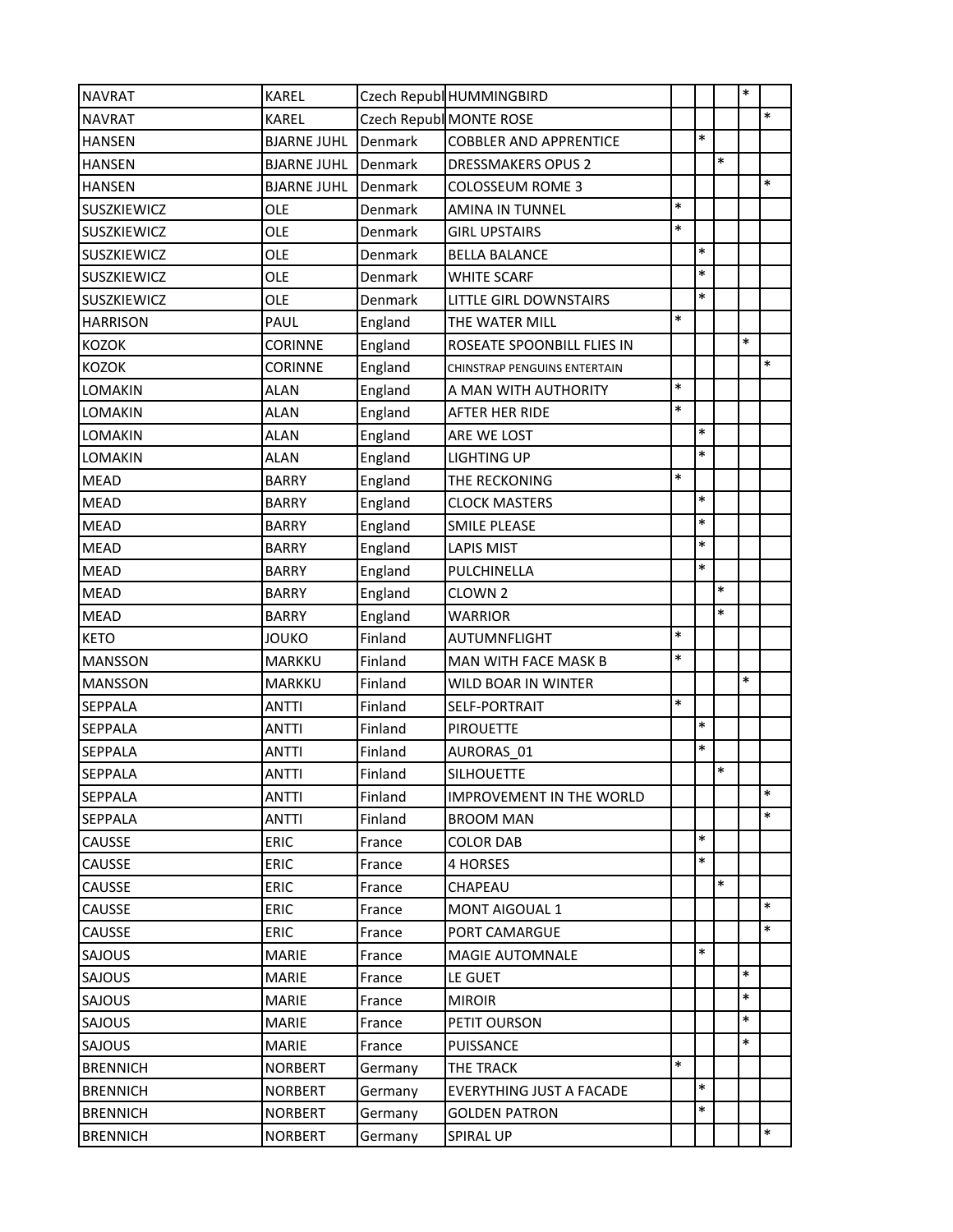| <b>BUCHHOLZ</b>                             | <b>MARTIN</b>    | Germany   | THE THROWER                    | $\ast$ |        |        |        |        |
|---------------------------------------------|------------------|-----------|--------------------------------|--------|--------|--------|--------|--------|
| <b>BUCHHOLZ</b>                             | <b>MARTIN</b>    | Germany   | <b>CLOCK HANDS</b>             |        | $\ast$ |        |        |        |
| <b>BUCHHOLZ</b>                             | <b>MARTIN</b>    | Germany   | <b>BURG LADY</b>               |        | $\ast$ |        |        |        |
| <b>BUCHHOLZ</b>                             | <b>MARTIN</b>    | Germany   | <b>DREAMER</b>                 |        |        | $\ast$ |        |        |
| <b>BUCHHOLZ</b>                             | <b>MARTIN</b>    | Germany   | <b>RED HAIR</b>                |        |        | $\ast$ |        |        |
| <b>HAUG</b>                                 | <b>MATTHIAS</b>  | Germany   | <b>AZA LENA</b>                | $\ast$ |        |        |        |        |
| <b>HAUG</b>                                 | <b>MATTHIAS</b>  | Germany   | <b>BALERINA</b>                |        |        | $\ast$ |        |        |
| <b>HAUG</b>                                 | <b>MATTHIAS</b>  | Germany   | <b>VIKTORIA</b>                |        |        | $\ast$ |        |        |
| <b>HAUG</b>                                 | <b>MATTHIAS</b>  | Germany   | PORTRAIT OF A LADY             |        |        | *      |        |        |
| <b>HAUG</b>                                 | <b>MATTHIAS</b>  | Germany   | <b>KATHARINA</b>               |        |        | $\ast$ |        |        |
| <b>HAUG</b>                                 | <b>MATTHIAS</b>  | Germany   | <b>FREDWANG FJORD</b>          |        |        |        | $\ast$ |        |
| <b>HAUG</b>                                 | <b>MATTHIAS</b>  | Germany   | REYNISFJARA BEACH              |        |        |        | $\ast$ |        |
| <b>HAUG</b>                                 | <b>MATTHIAS</b>  | Germany   | HOHENZOLLERN CASTLE            |        |        |        |        | $\ast$ |
| <b>HAUG</b>                                 | <b>MATTHIAS</b>  | Germany   | <b>VESTRAHORN</b>              |        |        |        |        | $\ast$ |
| <b>SCHOLZ</b>                               | <b>CHRISTIAN</b> | Germany   | <b>KRANICHBEOBACHTUNG</b>      | $\ast$ |        |        |        |        |
| <b>SCHOLZ</b>                               | <b>CHRISTIAN</b> | Germany   | <b>TANZ</b>                    |        | $\ast$ |        |        |        |
| <b>SCHOLZ</b>                               | CHRISTIAN        | Germany   | SCHÃ-NE BLAUE ADRIA            |        |        |        |        | $\ast$ |
| <b>SCHOLZ</b>                               | <b>CHRISTIAN</b> | Germany   | <b>LONDON</b>                  |        |        |        |        | $\ast$ |
| <b>WILLI</b>                                | <b>SCHMITZ</b>   | Germany   | WHO IS THE STRONGER            | $\ast$ |        |        |        |        |
| WILLI                                       | <b>SCHMITZ</b>   | Germany   | <b>BLACKBIRD IN WINTERTIME</b> |        |        |        | $\ast$ |        |
| WILLI                                       | <b>SCHMITZ</b>   | Germany   | <b>CASSONE DE MALCHESINE</b>   |        |        |        |        | $\ast$ |
| WILLI                                       | <b>SCHMITZ</b>   | Germany   | CASTELROTTO IN THE DOLOMITES   |        |        |        |        | $\ast$ |
| <b>WILLI</b>                                | <b>SCHMITZ</b>   | Germany   | <b>VINEYARD BY MAYSCHOSS</b>   |        |        |        |        | $\ast$ |
| <b>WITTHAKE</b>                             | <b>HELMUT</b>    | Germany   | <b>BOSS IN THE FOREST</b>      | $\ast$ |        |        |        |        |
| <b>WITTHAKE</b>                             | <b>HELMUT</b>    | Germany   | <b>FISHER HOUSES</b>           | $\ast$ |        |        |        |        |
| <b>DILALOS</b>                              | LAMPROS          | Greece    | ON THE BALCONY OF SANTORINI    |        | $\ast$ |        |        |        |
| <b>DILALOS</b>                              | LAMPROS          | Greece    | <b>ETHEREAL DANCER</b>         |        |        | $\ast$ |        |        |
| <b>DILALOS</b>                              | LAMPROS          | Greece    | <b>BUTTERFLY ON A FLOWER</b>   |        |        |        | $\ast$ |        |
| <b>DILALOS</b>                              | <b>LAMPROS</b>   | Greece    | <b>GREEK ISLANDS MYKONOS</b>   |        |        |        |        | $\ast$ |
| GIAGTANTZIDOU ANDREADI EVGENIA (JENI Greece |                  |           | ARMINEL                        | $\ast$ |        |        |        |        |
| GIAGTANTZIDOU ANDREADI EVGENIA (JENNGreece  |                  |           | <b>DOUBLE VISION</b>           |        | $\ast$ |        |        |        |
| GIAGTANTZIDOU ANDREADI EVGENIA (JENI Greece |                  |           | <b>BEHIND THE WINDOW</b>       |        |        | $\ast$ |        |        |
| <b>WONG</b>                                 | SHIU GUN         | Hong Kong | <b>ATTRACTIVE POSE</b>         | $\ast$ |        |        |        |        |
| <b>WONG</b>                                 | <b>SHIU GUN</b>  | Hong Kong | GINA <sub>2</sub>              | $\ast$ |        |        |        |        |
| <b>WONG</b>                                 | SHIU GUN         | Hong Kong | <b>BRIDAL BLISS</b>            | *      |        |        |        |        |
| <b>WONG</b>                                 | SHIU GUN         | Hong Kong | MY PRAYER 2                    |        | $\ast$ |        |        |        |
| <b>WONG</b>                                 | SHIU GUN         | Hong Kong | RECOLLECTING 2                 |        | $\ast$ |        |        |        |
| <b>WONG</b>                                 | <b>SHIU GUN</b>  | Hong Kong | THE MUSICIAN 3                 |        | $\ast$ |        |        |        |
| <b>MATEFI</b>                               | DALMA            | Hungary   | <b>BEAUTY OF ARCHITECTURE</b>  |        |        |        |        | $\ast$ |
| <b>MOLNAR</b>                               | LASZLO           | Hungary   | <b>FLYING GIRL</b>             |        | $\ast$ |        |        |        |
| BAG                                         | <b>BISWANATH</b> | India     | <b>CURVY ROAD</b>              |        |        |        |        | $\ast$ |
| BAG                                         | <b>BISWANATH</b> | India     | <b>CITIZENS OF HEAVEN</b>      |        |        |        |        | $\ast$ |
| <b>BANERJEE</b>                             | SHANTIMOY        | India     | RED AMONGST BLACK              |        | $\ast$ |        |        |        |
| <b>BHAVE</b>                                | AMEYA            | India     | <b>FEAR</b>                    | *      |        |        |        |        |
| <b>BHAVE</b>                                | AMEYA            | India     | <b>SET ME FREE</b>             | $\ast$ |        |        |        |        |
| <b>BHAVE</b>                                | AMEYA            | India     | THE FRIGHT                     |        | $\ast$ |        |        |        |
| <b>BHAVE</b>                                | AMEYA            | India     | YELLOW                         |        | $\ast$ |        |        |        |
|                                             |                  |           |                                |        |        |        |        |        |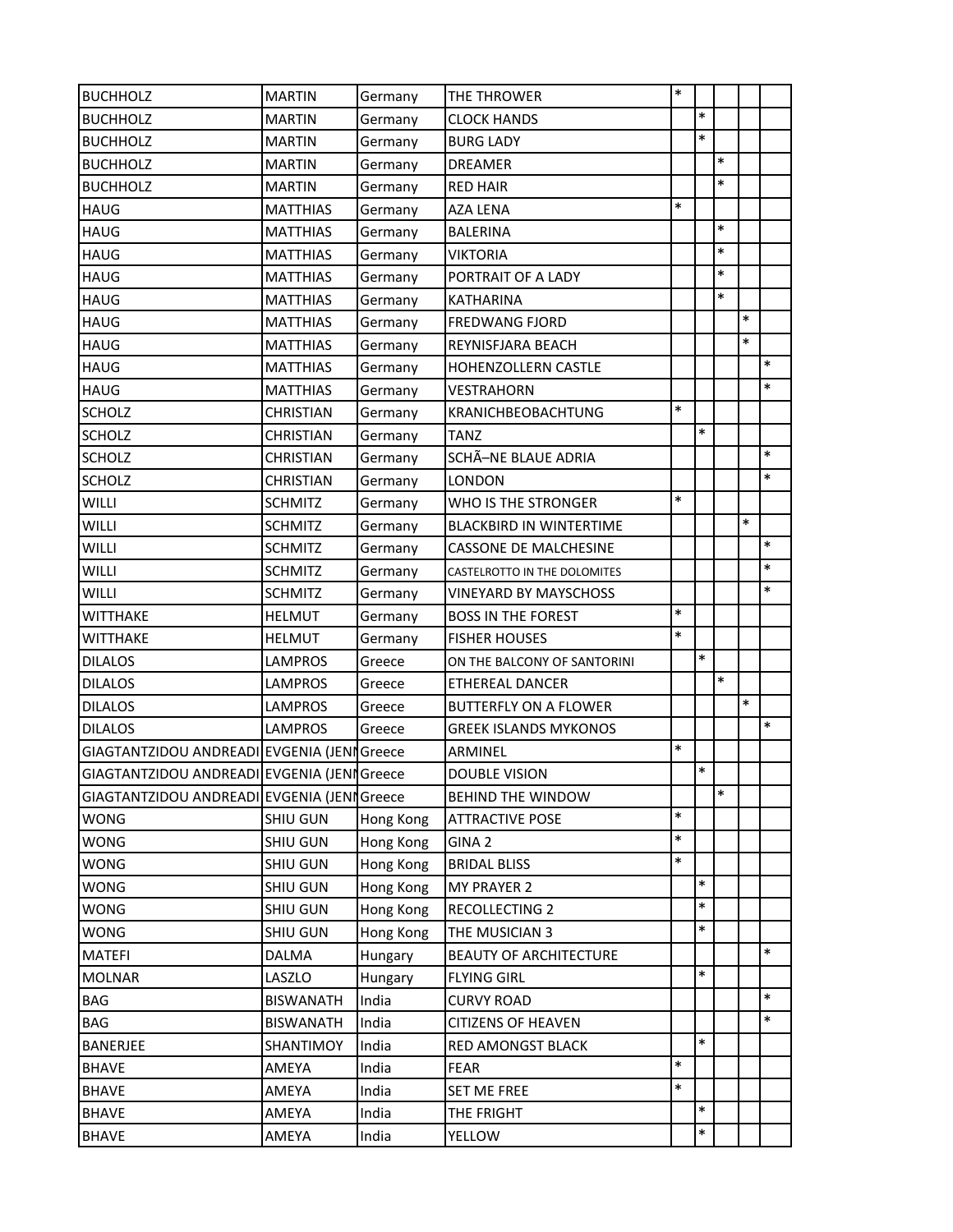| <b>BHAVE</b>        | AMEYA                     | India | <b>WAITING FOR THE ONE</b>      |        | $\ast$ |        |        |        |
|---------------------|---------------------------|-------|---------------------------------|--------|--------|--------|--------|--------|
| <b>BHAVE</b>        | AMEYA                     | India | <b>SEXY EYES</b>                |        |        | $\ast$ |        |        |
| <b>BHAVE</b>        | AMEYA                     | India | <b>GOLDENTEMPLE BOAT MAN</b>    |        |        |        |        | $\ast$ |
| <b>BISWAS</b>       | DIPAK KUMAR India         |       | <b>GODS CUB</b>                 |        |        |        |        | $\ast$ |
| CR                  | <b>SATHYANARAYIndia</b>   |       | SPECTACULAR SHOW                |        | $\ast$ |        |        |        |
| C R                 | <b>SATHYANARAYIndia</b>   |       | <b>BACK HOME</b>                |        | $\ast$ |        |        |        |
| CR                  | <b>SATHYANARAYIndia</b>   |       | <b>ATTACKING CHEETAHS</b>       |        |        |        | $\ast$ |        |
| C R                 | <b>SATHYANARAYIndia</b>   |       | <b>CHEETAH CHASE</b>            |        |        |        | $\ast$ |        |
| CR                  | <b>SATHYANARAYIndia</b>   |       | CHEETAH HUNT                    |        |        |        | $\ast$ |        |
| CR                  | <b>SATHYANARAYIndia</b>   |       | KINGFISHER WITH SKINK           |        |        |        | $\ast$ |        |
| CR                  | <b>SATHYANARAYIndia</b>   |       | LIVING IN HARMONY               |        |        |        |        | $\ast$ |
| C R                 | <b>SATHYANARAYIndia</b>   |       | CHEETAH ON VANTAGE POINT        |        |        |        |        | $\ast$ |
| <b>CHAUDHURI</b>    | ASIM KUMAR IIndia         |       | <b>CROSSING ROAD 2A</b>         | $\ast$ |        |        |        |        |
| <b>CHAUDHURI</b>    | ASIM KUMAR India          |       | <b>CROSSING IN RAIN 2A</b>      | $\ast$ |        |        |        |        |
| <b>CHAUDHURI</b>    | ASIM KUMAR IIndia         |       | WORK OF BRAIN 1                 | $\ast$ |        |        |        |        |
| <b>CHAUDHURI</b>    | ASIM KUMAR IIndia         |       | <b>WANT TO BE</b>               | $\ast$ |        |        |        |        |
| <b>CHAUDHURI</b>    | ASIM KUMAR IIndia         |       | ALL ARE SAME                    |        | $\ast$ |        |        |        |
| <b>CHAUDHURI</b>    | ASIM KUMAR India          |       | SPOTTED 35                      |        | $\ast$ |        |        |        |
| <b>CHENNUBHOTLA</b> | YASHODHAR                 | India | <b>MOTHERS PLIGHT</b>           |        |        | $\ast$ |        |        |
| <b>DAS</b>          | ANIRUDDHA                 | India | <b>GEOMETRIC SHAPES 1</b>       | $\ast$ |        |        |        |        |
| <b>DAS</b>          | ANIRUDDHA                 | India | <b>NOVA</b>                     | $\ast$ |        |        |        |        |
| DAS                 | ANIRUDDHA                 | India | <b>QUEEN OF DEVIL</b>           | $\ast$ |        |        |        |        |
| <b>DAS</b>          | ANIRUDDHA                 | India | <b>MAYA</b>                     |        | $\ast$ |        |        |        |
| DAS                 | ANIRUDDHA                 | India | ENA                             |        | $\ast$ |        |        |        |
| <b>GHOSH</b>        | CHINTA HARAI India        |       | <b>WOMEN AT WORK</b>            |        |        | $\ast$ |        |        |
| <b>GHOSH</b>        | CHINTA HARAI India        |       | THE LOADER                      |        |        | $\ast$ |        |        |
| <b>GHOSH</b>        | CHINTA HARAI India        |       | <b>HELPING HAND</b>             |        |        |        | $\ast$ |        |
| <b>GHOSH</b>        | NILANJAN                  | India | I HAVE GOT IT                   |        |        |        | $\ast$ |        |
| <b>GHOSH</b>        | NILANJAN                  | India | GAJON                           |        |        |        |        | $\ast$ |
| <b>GIRI</b>         | CHANDAN                   | India | <b>DROUGHT</b>                  | $\ast$ |        |        |        |        |
| <b>GIRI</b>         | CHANDAN                   | India | <b>HORIZON</b>                  | $\ast$ |        |        |        |        |
| <b>GIRI</b>         | CHANDAN                   | India | <b>AFTER DISASTER</b>           |        | $\ast$ |        |        |        |
| <b>GOLI</b>         | <b>VENKATA SIVA India</b> |       | RURAL LIFE                      |        | $\ast$ |        |        |        |
| <b>GOLI</b>         | VENKATA SIVA India        |       | <b>KOMMU KOYA</b>               |        | $\ast$ |        |        |        |
| <b>GOLI</b>         | VENKATA SIVA India        |       | <b>ADDICTION</b>                |        |        | $\ast$ |        |        |
| <b>GOLI</b>         | VENKATA SIVA India        |       | <b>KOYA DANCE</b>               |        |        |        |        | $\ast$ |
| <b>HUILGOL</b>      | AJIT                      | India | ZEBRA MUD BATHING               | $\ast$ |        |        |        |        |
| <b>HUILGOL</b>      | AJIT                      | India | <b>SLOTH BEAR WITH CUBS</b>     | $\ast$ |        |        |        |        |
| <b>HUILGOL</b>      | AJIT                      | India | <b>GIANT AMONG DWARFS</b>       | $\ast$ |        |        |        |        |
| <b>HUILGOL</b>      | AJIT                      | India | ELEPHANT TRIO AND CALF          | $\ast$ |        |        |        |        |
| <b>HUILGOL</b>      | TILA                      | India | <b>HOOPOE COURTSHIP FEEDING</b> |        | $\ast$ |        |        |        |
| <b>HUILGOL</b>      | AJIT                      | India | DWARF KINGFISHER WITH FROG      |        | $\ast$ |        |        |        |
| <b>HUILGOL</b>      | TILA                      | India | <b>TERRITORIAL FIGHT 2</b>      |        | $\ast$ |        |        |        |
| <b>HUILGOL</b>      | AJIT                      | India | <b>BLESS YOU MY SON</b>         |        |        |        | $\ast$ |        |
| <b>HUILGOL</b>      | AJIT                      | India | CHEETAH TUG OF WAR              |        |        |        | $\ast$ |        |
| <b>HUILGOL</b>      | TILA                      | India | THE BITE OF DEATH               |        |        |        | $\ast$ |        |
| <b>HUILGOL</b>      | <b>AJIT</b>               | India | <b>SEALS PLAYFIGHTING</b>       |        |        |        | $\ast$ |        |
|                     |                           |       |                                 |        |        |        |        |        |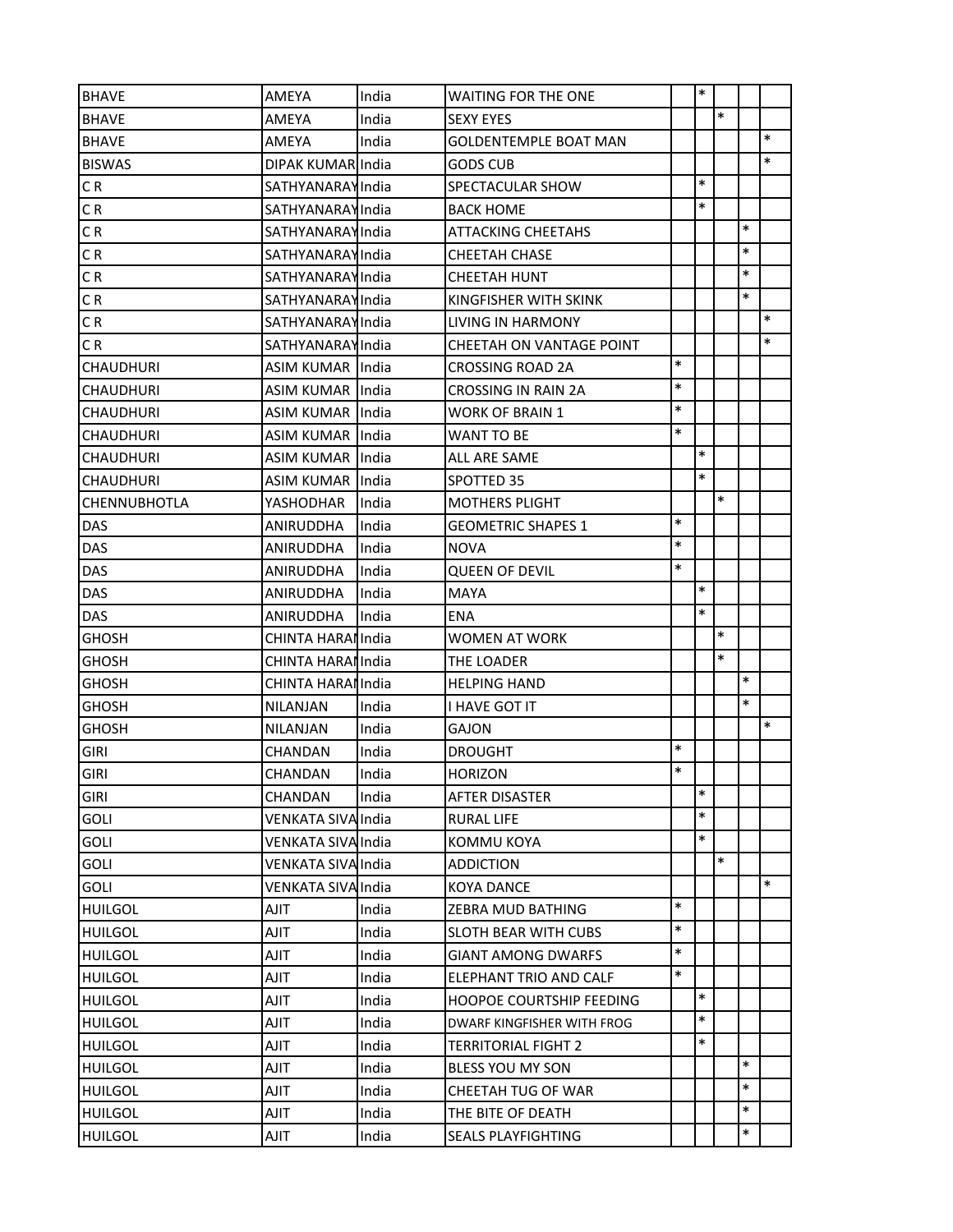| <b>HUILGOL</b>   | AJIT              | India     | <b>VISITING PENGUIN HEAVEN</b>       |        |        |        |        | $\ast$ |
|------------------|-------------------|-----------|--------------------------------------|--------|--------|--------|--------|--------|
| <b>HUILGOL</b>   | AJIT              | India     | <b>SHIP AMID ICEBERGS</b>            |        |        |        |        | $\ast$ |
| <b>HUILGOL</b>   | TILA              | India     | ELEPHANTS AND MT KILIMANJARO         |        |        |        |        | $\ast$ |
| <b>KORLAPATI</b> | SARASWATIRA India |           | MY DREAM 02                          |        | $\ast$ |        |        |        |
| <b>KORLAPATI</b> | SARASWATIRA India |           | THREE HOT AIR BALLOONS               |        | $\ast$ |        |        |        |
| <b>KORLAPATI</b> | SARASWATIRA India |           | <b>BALL LOCKED</b>                   |        |        | $\ast$ |        |        |
| KORLAPATI        | SARASWATIRA India |           | <b>FESTIVAL PROCESSION</b>           |        |        | $\ast$ |        |        |
| <b>KORLAPATI</b> | SARASWATIRA India |           | SPOT BILLED PELICAN TOSSED FISH      |        |        |        | $\ast$ |        |
| <b>KORLAPATI</b> | SARASWATIRA India |           | GREY HERONS LANDING                  |        |        |        | $\ast$ |        |
| KORLAPATI        | SARASWATIRA India |           | <b>BLACK WINGED STILTS MATING 07</b> |        |        |        | $\ast$ |        |
| <b>LINCOLN</b>   | SALAM             | India     | <b>FAMILY</b>                        | $\ast$ |        |        |        |        |
| <b>LINCOLN</b>   | SALAM             | India     | <b>HOLDING A GIRL HEAD</b>           | $\ast$ |        |        |        |        |
| <b>LINCOLN</b>   | SALAM             | India     | STILL LIFE WITH A PEAR               | $\ast$ |        |        |        |        |
| LINCOLN          | SALAM             | India     | <b>MULTIPLE EXPOSURE</b>             |        | $\ast$ |        |        |        |
| ILINCOLN         | SALAM             | India     | <b>MULTIPLE EXPOSURE 2</b>           |        | $\ast$ |        |        |        |
| LINCOLN          | SALAM             | India     | <b>DOUBLE COLLISION</b>              |        | $\ast$ |        |        |        |
| MARATHE          | <b>SUNIEL</b>     | India     | <b>RED CELEBRATION</b>               |        | $\ast$ |        |        |        |
| <b>MARATHE</b>   | SUNIEL            | India     | WRAPPED                              |        | $\ast$ |        |        |        |
| MARATHE          | <b>SUNIEL</b>     | India     | <b>BALANCED</b>                      |        | $\ast$ |        |        |        |
| MARATHE          | <b>SUNIEL</b>     | India     | <b>FACE CLOSED</b>                   |        |        | $\ast$ |        |        |
| MARATHE          | <b>SUNIEL</b>     | India     | <b>PURE WHITE</b>                    |        |        | $\ast$ |        |        |
| <b>MARATHE</b>   | SUNIEL            | India     | <b>SILHOUETTE</b>                    |        |        | $\ast$ |        |        |
| <b>MARATHE</b>   | <b>SUNIEL</b>     | India     | <b>SHEATHED</b>                      |        |        | $\ast$ |        |        |
| MUKHERJEE        | BISWAJIT          | India     | <b>SMOKING THE PEACE PIPE</b>        | $\ast$ |        |        |        |        |
| <b>MUKHERJEE</b> | <b>BISWAJIT</b>   | India     | <b>VILLAGE BOYS</b>                  | $\ast$ |        |        |        |        |
| <b>MUKHERJEE</b> | <b>BISWAJIT</b>   | India     | THE FLOWER GIRL                      |        |        | $\ast$ |        |        |
| <b>MUKHERJEE</b> | <b>DEBASHIS</b>   | India     | A VIGILANT WATCH                     |        |        |        | $\ast$ |        |
| <b>MUKHERJEE</b> | <b>DEBASHIS</b>   | India     | HOLI DIP ON KARTIK PURNIMA           |        |        |        |        | $\ast$ |
| MUKHERJEE        | DEBASHIS          | India     | VARANASI BALOON FESTIVAL 2021        |        |        |        |        | $\ast$ |
| <b>NATH</b>      | <b>SUBRATA</b>    | India     | <b>GAME ON</b>                       |        |        |        | $\ast$ |        |
| <b>NATH</b>      | <b>SUBRATA</b>    | India     | LOVE FOR EVER 3                      |        |        |        | $\ast$ |        |
| <b>NATH</b>      | <b>SUBRATA</b>    | India     | ROMANTIC JUMP                        |        |        |        | $\ast$ |        |
| <b>ROY</b>       | <b>BIPLAB</b>     | India     | SPLASHING IN RACE                    | $\ast$ |        |        |        |        |
| <b>ROY</b>       | <b>BIPLAB</b>     | India     | JOY OF CHILDHOOD                     | $\ast$ |        |        |        |        |
| <b>ROY</b>       | <b>BIPLAB</b>     | India     | <b>COLOURFUL PLAYERS</b>             |        | $\ast$ |        |        |        |
| SARKAR           | <b>MOUSUMI</b>    | India     | <b>BLUE NET</b>                      |        | $\ast$ |        |        |        |
| <b>SENGUPTA</b>  | SANJOY            | India     | MF PORTRAIT 51                       |        |        | $\ast$ |        |        |
| <b>SENGUPTA</b>  | SANJOY            | India     | <b>SHAPES OF DUNES</b>               |        |        |        | $\ast$ |        |
| <b>SENGUPTA</b>  | SANJOY            | India     | <b>DUNES OF LEKHWAIR</b>             |        |        |        | $\ast$ |        |
| <b>SHIDENUR</b>  | CHANDRU           | India     | PIED KINGFISHER PAIR                 |        |        |        | $\ast$ |        |
| <b>VIJAY</b>     | <b>GIRIDHARAN</b> | India     | <b>DEATH GASP</b>                    |        |        |        | $\ast$ |        |
| VIJAY            | GIRIDHARAN        | India     | <b>STARING DEATH</b>                 |        |        |        | $\ast$ |        |
| SOMALI-CHOW      | <b>DAVID</b>      | Indonesia | AMAZING BERGSBOTN IN AM3             | $\ast$ |        |        |        |        |
| SOMALI-CHOW      | <b>DAVID</b>      | Indonesia | THE VIKING SWORD BRIDGE              | $\ast$ |        |        |        |        |
| SOMALI-CHOW      | <b>DAVID</b>      | Indonesia | STRIKING GREENLAND IN MORNING3       |        | $\ast$ |        |        |        |
| SOMALI-CHOW      | DAVID             | Indonesia | BEAUTIFUL NAMIBIAN LADY              |        |        | $\ast$ |        |        |
| SOMALI-CHOW      | <b>DAVID</b>      | Indonesia | RESTING ON ICE                       |        |        |        | $\ast$ |        |
|                  |                   |           |                                      |        |        |        |        |        |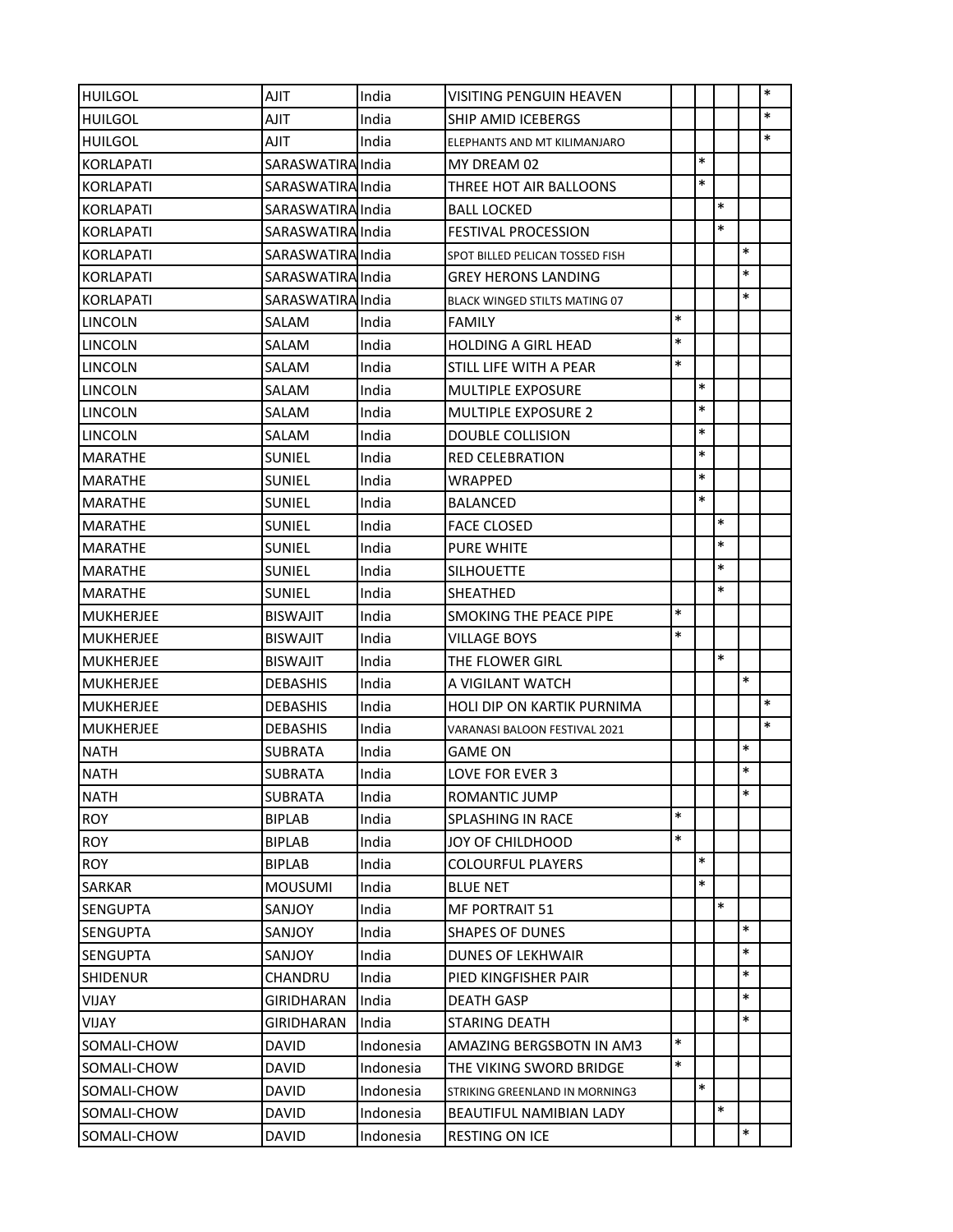| SOMALI-CHOW   | <b>DAVID</b>   | Indonesia | <b>WINTER DAY MORNING</b>  |        |        |        |        | $\ast$ |
|---------------|----------------|-----------|----------------------------|--------|--------|--------|--------|--------|
| MULHALL       | <b>GERARD</b>  | Ireland   | MADONNA                    | $\ast$ |        |        |        |        |
| MULHALL       | <b>GERARD</b>  | Ireland   | <b>EXCESS BAGGAGE</b>      | $\ast$ |        |        |        |        |
| MULHALL       | <b>GERARD</b>  | Ireland   | <b>ELEGANCE</b>            | $\ast$ |        |        |        |        |
| MULHALL       | GERARD         | Ireland   | MELANCHOLY                 | $\ast$ |        |        |        |        |
| MULHALL       | <b>GERARD</b>  | Ireland   | <b>MEDUSA</b>              |        | $\ast$ |        |        |        |
| MULHALL       | GERARD         | Ireland   | PLAYING THE BLUES          |        | $\ast$ |        |        |        |
| MULHALL       | <b>GERARD</b>  | Ireland   | <b>RED CHAIR</b>           |        | $\ast$ |        |        |        |
| MULHALL       | <b>GERARD</b>  | Ireland   | <b>STATUESQUE</b>          |        |        | $\ast$ |        |        |
| MULHALL       | <b>GERARD</b>  | Ireland   | <b>MISTRUST</b>            |        |        | $\ast$ |        |        |
| MULHALL       | <b>GERARD</b>  | Ireland   | <b>TOUSLED HAIR</b>        |        |        | $\ast$ |        |        |
| MULHALL       | GERARD         | Ireland   | <b>FLOWERS IN RUIN</b>     |        |        | $\ast$ |        |        |
| MULHALL       | <b>GERARD</b>  | Ireland   | PREENING                   |        |        |        | $\ast$ |        |
| <b>ROSIK</b>  | <b>BEATA</b>   | Ireland   | GIRL WITH A SUNFLOWER      | $\ast$ |        |        |        |        |
| <b>ROSIK</b>  | <b>BEATA</b>   | Ireland   | THE SHELL                  | $\ast$ |        |        |        |        |
| <b>ROSIK</b>  | <b>BEATA</b>   | Ireland   | IN THE WEB                 | $\ast$ |        |        |        |        |
| <b>ROSIK</b>  | <b>BEATA</b>   | Ireland   | WILD CHILD                 |        | $\ast$ |        |        |        |
| <b>ROSIK</b>  | <b>BEATA</b>   | Ireland   | THE DANDELION              |        | $\ast$ |        |        |        |
| <b>ROSIK</b>  | <b>BEATA</b>   | Ireland   | IN THE LIMELIGHT           |        | $\ast$ |        |        |        |
| <b>ROSIK</b>  | <b>BEATA</b>   | Ireland   | <b>BREAKING THROUGH</b>    |        |        | $\ast$ |        |        |
| <b>ROSIK</b>  | <b>BEATA</b>   | Ireland   | THE LINES                  |        |        | *      |        |        |
| <b>ROSIK</b>  | <b>BEATA</b>   | Ireland   | IN THE RAIN                |        |        | $\ast$ |        |        |
| <b>ROSIK</b>  | <b>BEATA</b>   | Ireland   | THE GENERATION             |        |        | *      |        |        |
| <b>SMYTH</b>  | <b>GILBERT</b> | Ireland   | <b>FROZEN DINNER</b>       |        | $\ast$ |        |        |        |
| <b>SMYTH</b>  | <b>GILBERT</b> | Ireland   | LONG EARED OWL             |        |        |        | $\ast$ |        |
| <b>GOLDIN</b> | <b>LEONID</b>  | Israel    | <b>ADULT GAMES</b>         | $\ast$ |        |        |        |        |
| <b>GOLDIN</b> | <b>LEONID</b>  | Israel    | CAN YOU HEAR ME            | $\ast$ |        |        |        |        |
| <b>GOLDIN</b> | LEONID         | Israel    | <b>STAR OF DAVID</b>       |        | $\ast$ |        |        |        |
| <b>BIAGI</b>  | <b>ROBERTO</b> | Italy     | STILL LIFE WITH NUTS       | $\ast$ |        |        |        |        |
| <b>BIAGI</b>  | <b>ROBERTO</b> | Italy     | <b>AUTUMN LEAVES</b>       |        | $\ast$ |        |        |        |
| <b>BIAGI</b>  | <b>ROBERTO</b> | Italy     | <b>WALKING ON THE SAND</b> |        | $\ast$ |        |        |        |
| <b>BODDI</b>  | <b>SIMONE</b>  | Italy     | PIENZA 43                  |        | $\ast$ |        |        |        |
| <b>BODDI</b>  | <b>SIMONE</b>  | Italy     | NO WAR                     |        | $\ast$ |        |        |        |
| <b>BODDI</b>  | <b>SIMONE</b>  | Italy     | <b>BERNINA 1</b>           |        |        |        |        | $\ast$ |
| <b>BODDI</b>  | <b>SIMONE</b>  | Italy     | MATERA 1                   |        |        |        |        | $\ast$ |
| <b>DERAMO</b> | <b>UMBERTO</b> | Italy     | <b>CRYING</b>              | $\ast$ |        |        |        |        |
| DERAMO        | <b>UMBERTO</b> | Italy     | <b>STRIZZA</b>             | $\ast$ |        |        |        |        |
| <b>DERAMO</b> | <b>UMBERTO</b> | Italy     | <b>MUEZZIN</b>             |        | $\ast$ |        |        |        |
| <b>DERAMO</b> | <b>UMBERTO</b> | Italy     | <b>VIOLINO</b>             |        | $\ast$ |        |        |        |
| <b>DERAMO</b> | <b>UMBERTO</b> | Italy     | <b>TRAMOBABY</b>           |        | $\ast$ |        |        |        |
| DERAMO        | <b>UMBERTO</b> | Italy     | CANSASINGER                |        |        | $\ast$ |        |        |
| DERAMO        | <b>UMBERTO</b> | Italy     | CIOCCO                     |        |        | $\ast$ |        |        |
| DERAMO        | <b>UMBERTO</b> | Italy     | ALASKABEAR                 |        |        |        | $\ast$ |        |
| <b>DERAMO</b> | <b>UMBERTO</b> | Italy     | GRANDIUNGHIE               |        |        |        | $\ast$ |        |
| <b>DERAMO</b> | <b>UMBERTO</b> | Italy     | SALMONCUT                  |        |        |        | $\ast$ |        |
| DERAMO        | <b>UMBERTO</b> | Italy     | PARALLEL                   |        |        |        | $\ast$ |        |
| DERAMO        | <b>UMBERTO</b> | Italy     | CAPICE                     |        |        |        |        | $\ast$ |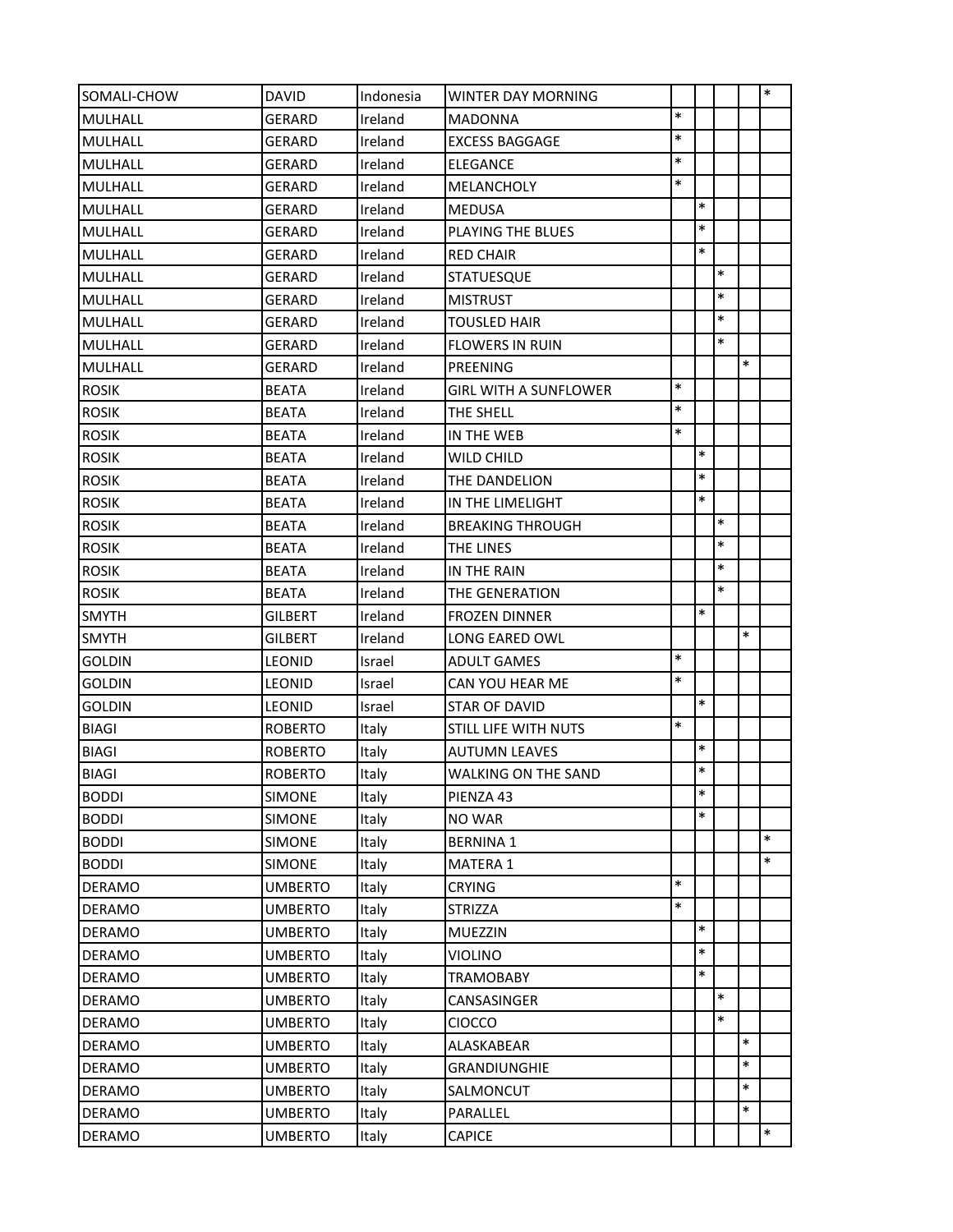| <b>DERAMO</b>      | <b>UMBERTO</b>   | Italy                | <b>MYLOFOT</b>                              |        |        |        |        | $\ast$ |
|--------------------|------------------|----------------------|---------------------------------------------|--------|--------|--------|--------|--------|
| <b>PALETTI</b>     | <b>SILVESTRO</b> | Italy                | WHEELCHAIR TENNIS 6                         |        | $\ast$ |        |        |        |
| <b>PALETTI</b>     | <b>SILVESTRO</b> | Italy                | DEFENSE OF THE POST 2                       |        |        |        | $\ast$ |        |
| <b>RUBBOLI</b>     | <b>VENIERO</b>   | Italy                | TRACKS ON THE BEACH                         | $\ast$ |        |        |        |        |
| <b>RUBBOLI</b>     | VENIERO          | Italy                | DRAGON BOAT 9685                            |        |        | $\ast$ |        |        |
| <b>RUBBOLI</b>     | VENIERO          | Italy                | <b>PUSH</b>                                 |        |        |        |        | $\ast$ |
| <b>TESTI</b>       | <b>BRUNO</b>     | Italy                | CARNEVALE A VENEZIA                         | $\ast$ |        |        |        |        |
| <b>TESTI</b>       | <b>BRUNO</b>     | Italy                | LANDSCAPE 1                                 |        |        |        |        | $\ast$ |
| <b>BYUN</b>        | <b>DALYONG</b>   |                      | Korea, Repub GINSENG FIELD ROOF             | $\ast$ |        |        |        |        |
| <b>BYUN</b>        | <b>DALYONG</b>   | Korea, Repub HOPE    |                                             |        |        | $\ast$ |        |        |
| <b>BYUN</b>        | <b>DALYONG</b>   | Korea, Repub PRAYER  |                                             |        |        | $\ast$ |        |        |
| <b>BYUN</b>        | <b>DALYONG</b>   |                      | Korea, Repub EGRET PARENTING02              |        |        |        | $\ast$ |        |
| <b>BYUN</b>        | <b>DALYONG</b>   |                      | Korea, Repub DEW AND REFLECTION             |        |        |        | $\ast$ |        |
| LEE                | <b>WOORHEE</b>   |                      | Korea, RepublIN THE FOG 01                  | $\ast$ |        |        |        |        |
| LEE                | <b>WOORHEE</b>   |                      | Korea, Repubon A SNOWY DAY AT SEOJANGDAE    | $\ast$ |        |        |        |        |
| LEE                | <b>WOORHEE</b>   |                      | Korea, Repub HIGHWAY AT NIGHT 01            |        | $\ast$ |        |        |        |
| LEE                | WOORHEE          |                      | Korea, Repub MEMORIES OF ALPS RESORT        |        |        |        |        | $\ast$ |
| LEE                | <b>WOORHEE</b>   |                      | Korea, RepubON A SNOWY DAY AT ALPENSIA      |        |        |        |        | $\ast$ |
| LEE                | WOORHEE          |                      | Korea, Repub GUM DEPARTMENT STORE IN MOSCOW |        |        |        |        | $\ast$ |
| <b>DAEMEN</b>      | <b>HARRY</b>     | Luxembourg FRANCOIS  |                                             | $\ast$ |        |        |        |        |
| <b>DAEMEN</b>      | <b>HARRY</b>     | Luxembourg LEX       |                                             | $\ast$ |        |        |        |        |
| DAEMEN             | <b>HARRY</b>     | Luxembourg LUIGI     |                                             |        | $\ast$ |        |        |        |
| <b>DAEMEN</b>      | <b>HARRY</b>     |                      | Luxembourg   DAG-FERENE                     |        |        | $\ast$ |        |        |
| <b>DAEMEN</b>      | <b>HARRY</b>     | Luxembourg   LOTTA   |                                             |        |        | $\ast$ |        |        |
| <b>DAEMEN</b>      | <b>HARRY</b>     | Luxembourg LENA 2055 |                                             |        |        | *      |        |        |
| <b>DAEMEN</b>      | <b>HARRY</b>     | Luxembourg           | THE SKILLFUL HUNDERT                        |        |        |        | $\ast$ |        |
| <b>CATANIA</b>     | <b>GOTTFRIED</b> | Malta                | <b>STARSHIP CORRIDOR</b>                    | $\ast$ |        |        |        |        |
| <b>CATANIA</b>     | <b>GOTTFRIED</b> | Malta                | <b>CURVES 2</b>                             | $\ast$ |        |        |        |        |
| <b>CATANIA</b>     | <b>GOTTFRIED</b> | Malta                | CITY OF ARTS AND SCIENCES 23                |        | $\ast$ |        |        |        |
| <b>CATANIA</b>     | <b>GOTTFRIED</b> | Malta                | CHAMELEON AND SNAIL                         |        |        |        | $\ast$ |        |
| <b>CATANIA</b>     | <b>GOTTFRIED</b> | Malta                | <b>CHEEKY MONKEY</b>                        |        |        |        | $\ast$ |        |
| <b>CATANIA</b>     | <b>GOTTFRIED</b> | Malta                | CITY OF ARTS AND SCIENCES 6                 |        |        |        |        | $\ast$ |
| <b>CATANIA</b>     | <b>GOTTFRIED</b> | Malta                | SIGGIEWI FJAKKOLI 2                         |        |        |        |        | $\ast$ |
| <b>CATANIA</b>     | <b>GOTTFRIED</b> | Malta                | POPEYE VILLAGE MALTA 2                      |        |        |        |        | $\ast$ |
| <b>KUIPERS</b>     | <b>RENE</b>      | Netherlands ENOLA 6  |                                             |        |        | $\ast$ |        |        |
| <b>KUIPERS</b>     | <b>RENE</b>      | Netherlands ROSALIEN |                                             |        |        | $\ast$ |        |        |
| <b>LIVINGSTONE</b> | <b>BRIAN</b>     |                      | New Zealand FROM CHEMO TO RECOVERY          | $\ast$ |        |        |        |        |
| LIVINGSTONE        | <b>BRIAN</b>     | New Zealand HOPE     |                                             |        |        | $\ast$ |        |        |
| <b>WEIR</b>        | <b>ROBERT</b>    |                      | New Zealand ARCHWAY ISLANDS                 |        |        |        |        | $\ast$ |
| LANGELAND          | <b>JON</b>       | Norway               | <b>BLUE MORNING</b>                         |        |        |        | $\ast$ |        |
| <b>OKONIEWSKI</b>  | TOMASZ           | Poland               | ALEX LAND III                               | $\ast$ |        |        |        |        |
| <b>OKONIEWSKI</b>  | TOMASZ           | Poland               | <b>WOLF BROTHER</b>                         |        | $\ast$ |        |        |        |
| <b>OKONIEWSKI</b>  | TOMASZ           | Poland               | KIDDY                                       |        |        |        | $\ast$ |        |
| <b>OKONIEWSKI</b>  | <b>TOMASZ</b>    | Poland               | KORCZYNA AND THE WAY OF THE CROSS           |        |        |        |        | $\ast$ |
| ALAMEER            | AMAL             | Saudi Arabia         | <b>CUTEST SCHOOLGIRLS</b>                   | $\ast$ |        |        |        |        |
| ALAMEER            | AMAL             |                      | Saudi Arabia FRIENDS UNDER THE TREE         | $\ast$ |        |        |        |        |
| ALAMEER            | AMAL             | Saudi Arabia         | <b>FRUIT CROWN</b>                          | $\ast$ |        |        |        |        |
|                    |                  |                      |                                             |        |        |        |        |        |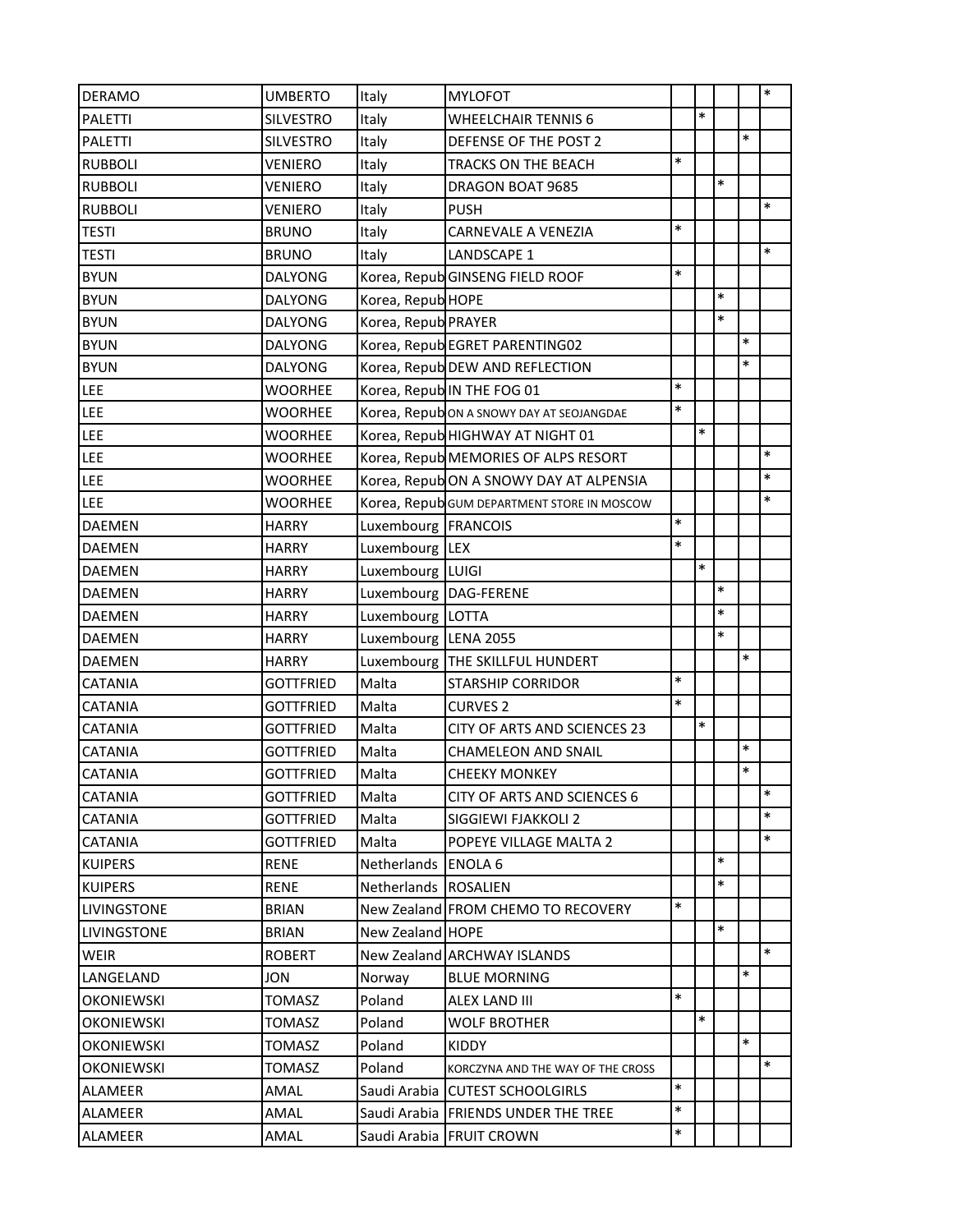| <b>ALAMEER</b>            | AMAL           | Saudi Arabia BLUE MASK  |                                         |        | $\ast$ |        |        |        |
|---------------------------|----------------|-------------------------|-----------------------------------------|--------|--------|--------|--------|--------|
| <b>ALAMEER</b>            | AMAL           |                         | Saudi Arabia HAMAR MOTHER               |        |        | $\ast$ |        |        |
| <b>ALAMEER</b>            | AMAL           |                         | Saudi Arabia SUNSET COLORS              |        |        | $\ast$ |        |        |
| <b>ALAMEER</b>            | AMAL           |                         | Saudi Arabia YELLOW EYES                |        |        | $\ast$ |        |        |
| <b>ALAMEER</b>            | AMAL           |                         | Saudi Arabia BOHOL TARSIERS             |        |        |        | $\ast$ |        |
| <b>ALAMEER</b>            | AMAL           |                         | Saudi Arabia KAPADOCIA HOUSES           |        |        |        |        | $\ast$ |
| ALBAHRANI                 | SERAJ          | Saudi Arabia ANGRY GIRL |                                         | $\ast$ |        |        |        |        |
| <b>ALBAHRANI</b>          | SERAJ          |                         | Saudi Arabia WAITING MY MOM             | $\ast$ |        |        |        |        |
| ALBAHRANI                 | SERAJ          | Saudi Arabia ARENA03    |                                         |        | $\ast$ |        |        |        |
| ALBAHRANI                 | SERAJ          | Saudi Arabia RED        |                                         |        | $\ast$ |        |        |        |
| <b>ALBAHRANI</b>          | <b>SERAJ</b>   |                         | Saudi Arabia WORKING WOMAN              |        |        | $\ast$ |        |        |
| ALBAHRANI                 | SERAJ          | Saudi Arabia SADU LIFE  |                                         |        |        |        |        | $\ast$ |
| <b>ALWARSH</b>            | <b>SHAKER</b>  |                         | Saudi Arabia ON THE WAY TO OUR BELOVED  | $\ast$ |        |        |        |        |
| ALWARSH                   | <b>SHAKER</b>  |                         | Saudi Arabia REFLECTION OF LIFE         |        |        |        | $\ast$ |        |
| <b>ALWARSH</b>            | <b>SHAKER</b>  |                         | Saudi Arabia   FESTIVAL OF ARBAEEN-IRAQ |        |        |        |        | $\ast$ |
| <b>VUCICEVIC VUCKOVIC</b> | <b>BRANKA</b>  | Serbia                  | AFTER 5                                 | $\ast$ |        |        |        |        |
| <b>VUCICEVIC VUCKOVIC</b> | <b>BRANKA</b>  | Serbia                  | LIFELONG GRIEF                          |        |        | $\ast$ |        |        |
| <b>VUCICEVIC VUCKOVIC</b> | <b>BRANKA</b>  | Serbia                  | <b>EVZONES</b>                          |        |        |        |        | $\ast$ |
| <b>ZUPUNSKI</b>           | ANICA          | Serbia                  | ON THE EDGE                             | $\ast$ |        |        |        |        |
| <b>ZUPUNSKI</b>           | <b>ANICA</b>   | Serbia                  | DANCE ACADEMY                           |        | $\ast$ |        |        |        |
| <b>ZUPUNSKI</b>           | ANICA          | Serbia                  | <b>CHEERFUL CITY</b>                    |        |        |        |        | $\ast$ |
| <b>ZUPUNSKI</b>           | <b>ANICA</b>   | Serbia                  | <b>LINKING UP</b>                       |        |        |        |        | $\ast$ |
| <b>TAN</b>                | <b>LEE ENG</b> | Singapore               | <b>DUNHUANG FAIRY 8</b>                 | $\ast$ |        |        |        |        |
| <b>TAN</b>                | <b>LEE ENG</b> | Singapore               | <b>FARAH FARZ</b>                       | $\ast$ |        |        |        |        |
| <b>TAN</b>                | <b>LEE ENG</b> | Singapore               | SUISUI 1                                | $\ast$ |        |        |        |        |
| <b>TAN</b>                | <b>LEE ENG</b> | Singapore               | <b>BLOSSOM BEAUTY 4</b>                 |        | $\ast$ |        |        |        |
| <b>TAN</b>                | <b>LEE ENG</b> | Singapore               | <b>DINNER ON MAT 4</b>                  |        |        | $\ast$ |        |        |
| <b>TAN</b>                | <b>LEE ENG</b> | Singapore               | <b>LIONESS AND CUBS 5</b>               |        |        |        | *      |        |
| <b>TAN</b>                | <b>LEE ENG</b> | Singapore               | <b>MASAI CHEETAHS 3</b>                 |        |        |        | $\ast$ |        |
| <b>TAN</b>                | <b>LEE ENG</b> | Singapore               | <b>MASAI GIRAFFE FAMILY</b>             |        |        |        | $\ast$ |        |
| <b>TAN</b>                | <b>LEE ENG</b> | Singapore               | ORIENTAL HONEY BUZZARD 32               |        |        |        | $\ast$ |        |
| <b>TAN</b>                | LEE ENG        | Singapore               | <b>CITY PAGODA</b>                      |        |        |        |        | $\ast$ |
| <b>TAN</b>                | <b>LEE ENG</b> | Singapore               | LANDSCAPE 1                             |        |        |        |        | $\ast$ |
| TAN                       | LEE ENG        | Singapore               | LOFOTEN SHORE SUNRISE                   |        |        |        |        | $\ast$ |
| <b>BOZNAR</b>             | <b>EMIL</b>    | Slovenia                | ST TOMAS 4                              | $\ast$ |        |        |        |        |
| <b>BOZNAR</b>             | <b>EMIL</b>    | Slovenia                | VALUES 3                                | $\ast$ |        |        |        |        |
| <b>BOZNAR</b>             | <b>EMIL</b>    | Slovenia                | OIA                                     |        |        |        |        | $\ast$ |
| <b>KRIZAJ</b>             | <b>TOMI</b>    | Slovenia                | ON THE HILL                             |        | $\ast$ |        |        |        |
| <b>KRIZAJ</b>             | TOMI           | Slovenia                | <b>LOOK AWAY</b>                        |        |        | *      |        |        |
| <b>PODNAR</b>             | JANEZ          | Slovenia                | RANTOVSE 09                             |        | $\ast$ |        |        |        |
| <b>PODNAR</b>             | JANEZ          | Slovenia                | <b>HEART OF VINEYARDS</b>               |        | $\ast$ |        |        |        |
| <b>PODNAR</b>             | JANEZ          | Slovenia                | EYE TO EYE                              |        |        |        | $\ast$ |        |
| <b>PODNAR</b>             | JANEZ          | Slovenia                | MONASTERY ON SEA 05                     |        |        |        |        | $\ast$ |
| <b>KANGISSER</b>          | <b>STEPHEN</b> | South Africa            | <b>CALL MY BLUFF</b>                    | $\ast$ |        |        |        |        |
| <b>KANGISSER</b>          | <b>STEPHEN</b> | South Africa            | <b>NEWSPAPER SELLER</b>                 | $\ast$ |        |        |        |        |
| <b>KANGISSER</b>          | <b>STEPHEN</b> | South Africa            | <b>IN CONCERT</b>                       |        | $\ast$ |        |        |        |
| <b>KANGISSER</b>          | <b>STEPHEN</b> | South Africa            | <b>REACHING OUT</b>                     |        | $\ast$ |        |        |        |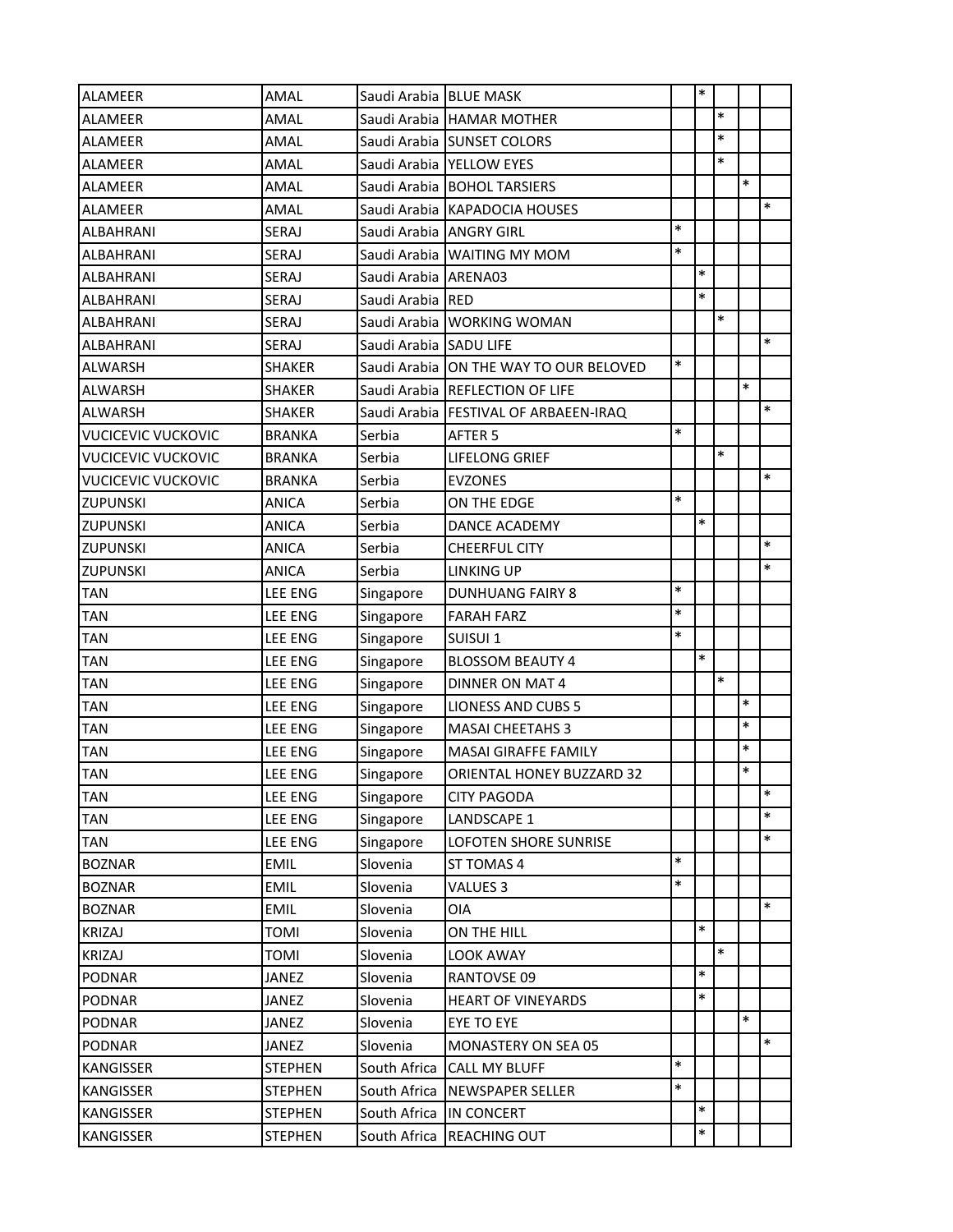| <b>KANGISSER</b>         | <b>STEPHEN</b>     | South Africa        | <b>BOY HOLDING A VIOLIN</b>      |        | $\ast$ |        |        |        |
|--------------------------|--------------------|---------------------|----------------------------------|--------|--------|--------|--------|--------|
| <b>KANGISSER</b>         | <b>STEPHEN</b>     | South Africa        | <b>MALAIKA</b>                   |        |        | $\ast$ |        |        |
| <b>KANGISSER</b>         | <b>STEPHEN</b>     | South Africa        | <b>AFRICAN FASHION MODEL</b>     |        |        | $\ast$ |        |        |
| <b>SWART</b>             | <b>PIETER</b>      | South Africa        | <b>MISTAKEN</b>                  |        |        |        | $\ast$ |        |
| <b>VENTER</b>            | <b>FRANCOIS</b>    | South Africa        | <b>EVERYBODY WANTS YOUR TIME</b> |        | $\ast$ |        |        |        |
| <b>VENTER</b>            | <b>FRANCOIS</b>    | South Africa        | <b>LEOPARD STRETCH</b>           |        |        |        | $\ast$ |        |
| ESTEFANIA FLAÃ'O         | JOSE ALFREDO Spain |                     | EN NAVEGACION POR EL FIORDO      |        |        |        |        | $\ast$ |
| SALINAS D'ANGLADA        | <b>JOAQUIN</b>     | Spain               | PILAR                            | $\ast$ |        |        |        |        |
| <b>SALINAS D'ANGLADA</b> | <b>JOAQUIN</b>     | Spain               | <b>IRINA 3</b>                   | $\ast$ |        |        |        |        |
| SALINAS D'ANGLADA        | <b>JOAQUIN</b>     | Spain               | <b>IRINA</b>                     | $\ast$ |        |        |        |        |
| SALINAS D'ANGLADA        | <b>JOAQUIN</b>     | Spain               | MELANCOLIA                       | *      |        |        |        |        |
| SALINAS D'ANGLADA        | JOAQUIN            | Spain               | <b>PATRICIA</b>                  |        | $\ast$ |        |        |        |
| SALINAS D'ANGLADA        | <b>JOAQUIN</b>     | Spain               | <b>ESTUDIO DE DESNUDO 30</b>     |        |        | $\ast$ |        |        |
| SALINAS D'ANGLADA        | <b>JOAQUIN</b>     | Spain               | <b>IRINA 8</b>                   |        |        | $\ast$ |        |        |
| SALINAS D'ANGLADA        | <b>JOAQUIN</b>     | Spain               | <b>AMANECER ENTRE DOS LUCES</b>  |        |        |        |        | $\ast$ |
| HOLMSTRÖM                | <b>KATARINA</b>    | Sweden              | WISH UPON A STAR                 | $\ast$ |        |        |        |        |
| <b>HOLMSTRÖM</b>         | <b>KATARINA</b>    | Sweden              | <b>BIRDS OF A FEATHER</b>        |        | $\ast$ |        |        |        |
| <b>HOLMSTRÖM</b>         | <b>KATARINA</b>    | Sweden              | <b>WINTER SERENADE</b>           |        | $\ast$ |        |        |        |
| <b>HOLMSTRÖM</b>         | <b>KATARINA</b>    | Sweden              | <b>WHITE COLLAR</b>              |        |        | $\ast$ |        |        |
| <b>FRINGELI</b>          | <b>NIKLAUS</b>     | Switzerland         | SENSES 6                         | $\ast$ |        |        |        |        |
| <b>FRINGELI</b>          | <b>NIKLAUS</b>     | Switzerland         | WINDOW-3                         |        | $\ast$ |        |        |        |
| <b>FRINGELI</b>          | <b>NIKLAUS</b>     | Switzerland         | ENCASE 1_COLOR                   |        |        | $\ast$ |        |        |
| <b>FRINGELI</b>          | <b>NIKLAUS</b>     | Switzerland         | ENCASE 4 MONO                    |        |        | $\ast$ |        |        |
| <b>FRINGELI</b>          | <b>NIKLAUS</b>     | Switzerland         | <b>ENCASE 2 COLOR</b>            |        |        | $\ast$ |        |        |
| <b>STOCK</b>             | <b>KLAUS</b>       | Switzerland         | ROCK OF THE VERZASCA             | $\ast$ |        |        |        |        |
| <b>STOCK</b>             | <b>KLAUS</b>       | Switzerland         | ELLA RELAXED IN POSE             |        |        | $\ast$ |        |        |
| <b>STOCK</b>             | <b>KLAUS</b>       | Switzerland         | <b>BREAKFAST FOR THE BABY</b>    |        |        | $\ast$ |        |        |
| <b>STOCK</b>             | <b>KLAUS</b>       | Switzerland         | <b>BACK TO HOME</b>              |        |        |        |        | $\ast$ |
| CHAO                     | LING JYI           | Taiwan              | <b>BALLET 2</b>                  | $\ast$ |        |        |        |        |
| CHAO                     | LING JYI           | Taiwan              | <b>FISHERMAN</b>                 | $\ast$ |        |        |        |        |
| CHAO                     | LING JYI           | Taiwan              | DISABLED11                       |        | $\ast$ |        |        |        |
| CHAO                     | LING JYI           | Taiwan              | LOCOMOTIVE RACE2                 |        | $\ast$ |        |        |        |
| CHAO                     | LING JYI           | Taiwan              | RHYTHMIC GYMNASTICS11            |        |        | $\ast$ |        |        |
| CHAO                     | LING JYI           | Taiwan              | <b>RIBBON DANCE</b>              |        |        | $\ast$ |        |        |
| CHAO                     | LING JYI           | Taiwan              | PAIWAN 1                         |        |        | $\ast$ |        |        |
| CHAO                     | LING JYI           | Taiwan              | <b>BEE EAGLE 35</b>              |        |        |        | $\ast$ |        |
| CHAO                     | LING JYI           | Taiwan              | ARDEA INTERMEDIA1                |        |        |        | $\ast$ |        |
| CHAO                     | LING JYI           | Taiwan              | OWL 7                            |        |        |        | $\ast$ |        |
| CHAO                     | LING JYI           | Taiwan              | TAIWAN51                         |        |        |        |        | $\ast$ |
| CHAO                     | LING JYI           | Taiwan              | TAIWAN52                         |        |        |        |        | $\ast$ |
| CHAO                     | LING JYI           | Taiwan              | <b>SKY LANTERN</b>               |        |        |        |        | $\ast$ |
| YILMAN                   | <b>GULSEN</b>      | Turkey              | <b>OYUN</b>                      | $\ast$ |        |        |        |        |
| YILMAN                   | GULSEN             | Turkey              | <b>YURUMEK</b>                   | $\ast$ |        |        |        |        |
| YILMAN                   | <b>GULSEN</b>      | Turkey              | <b>HARRAN</b>                    |        |        |        |        | $\ast$ |
| ALLARD                   | WENDY              |                     | United Kingd BRONZE SKULL        | $\ast$ |        |        |        |        |
| ALLARD                   | WENDY              |                     | United Kingd ANNA MARIA          |        | $\ast$ |        |        |        |
| ALLARD                   | WENDY              | United Kingd EMELDA |                                  |        | $\ast$ |        |        |        |
|                          |                    |                     |                                  |        |        |        |        |        |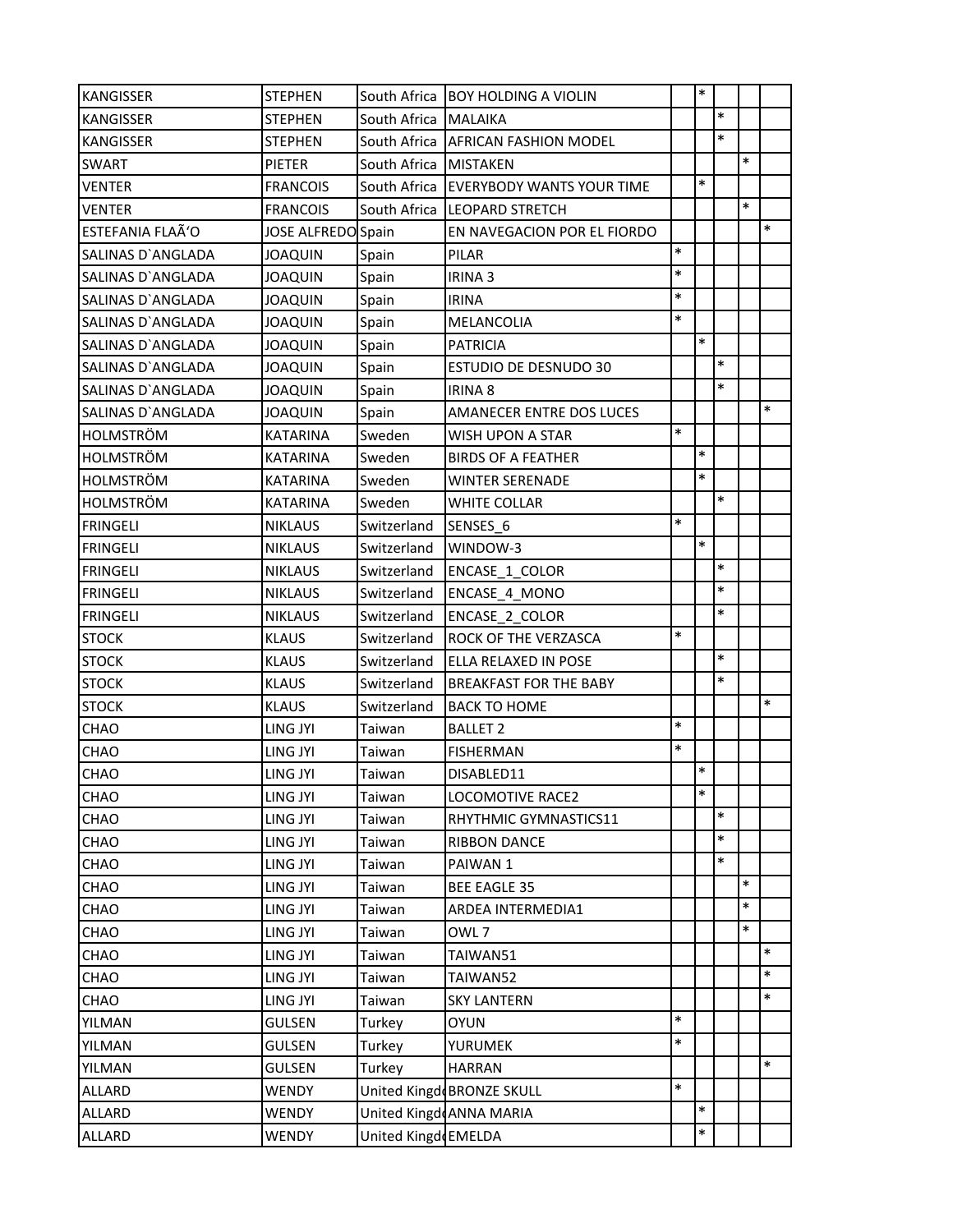| <b>ALLARD</b>      | <b>WENDY</b>   | United Kingd DOLLIE     |                                              |        | $\ast$ |        |        |        |
|--------------------|----------------|-------------------------|----------------------------------------------|--------|--------|--------|--------|--------|
| ALLARD             | WENDY          |                         | United Kingd BLUE BEADS AND FUR              |        | $\ast$ |        |        |        |
| <b>ALLARD</b>      | WENDY          |                         | United Kingd FADING MEMORIES                 |        |        | $\ast$ |        |        |
| <b>ALLARD</b>      | WENDY          |                         | United Kingd DAISY CATCHING LEAVES           |        |        | *      |        |        |
| <b>ALLARD</b>      | WENDY          |                         | United Kingd CHAMELEON WAITING               |        |        |        | $\ast$ |        |
| <b>ALLARD</b>      | WENDY          |                         | United Kingd HARVEST MICE BOND               |        |        |        | $\ast$ |        |
| <b>ALLARD</b>      | WENDY          |                         | United Kingd FROG PEEPING                    |        |        |        | $\ast$ |        |
| <b>CRITCHLOW</b>   | <b>SUE</b>     |                         | United Kingd PAINTED LADY                    | $\ast$ |        |        |        |        |
| <b>CRITCHLOW</b>   | <b>SUE</b>     | United KingdeFLOATING   |                                              | *      |        |        |        |        |
| <b>CRITCHLOW</b>   | <b>SUE</b>     |                         | United KingdeFLOSSIE AND DOTTIE              |        | $\ast$ |        |        |        |
| <b>CRITCHLOW</b>   | <b>SUE</b>     |                         | United KingdeSILKY SCARVES TRYPTICH          |        | $\ast$ |        |        |        |
| <b>CRITCHLOW</b>   | <b>SUE</b>     |                         | United Kingd CHILD WITH GALLEON              |        |        | $\ast$ |        |        |
| <b>CRITCHLOW</b>   | <b>SUE</b>     |                         | United Kingd STARLINGS SQUABBLE              |        |        |        | $\ast$ |        |
| <b>CRITCHLOW</b>   | <b>SUE</b>     |                         | United Kingd PEREGRINE WITH PREY             |        |        |        | $\ast$ |        |
| <b>CRITCHLOW</b>   | <b>SUE</b>     |                         | United Kingd WAITING FOR THE WORM            |        |        |        | $\ast$ |        |
| <b>CRITCHLOW</b>   | <b>SUE</b>     |                         | United Kingd RED SQUIRREL                    |        |        |        | $\ast$ |        |
| <b>CRITCHLOW</b>   | <b>SUE</b>     | United Kingd HAMNOY     |                                              |        |        |        |        | $\ast$ |
| <b>CRITCHLOW</b>   | <b>SUE</b>     | United Kingd KIRKJUFELL |                                              |        |        |        |        | $\ast$ |
| <b>HALLIBURTON</b> | <b>DAVID</b>   |                         | United Kingd DOWN AND OUT                    |        | $\ast$ |        |        |        |
| <b>HALLIBURTON</b> | <b>DAVID</b>   | United Kingd ROCKER     |                                              |        |        | $\ast$ |        |        |
| <b>HALLIBURTON</b> | <b>DAVID</b>   | United Kingd SNATCHED   |                                              |        |        |        | $\ast$ |        |
| <b>HALLIBURTON</b> | <b>DAVID</b>   |                         | United KingdoWHITE TAILED SEA EAGLE          |        |        |        | $\ast$ |        |
| <b>HALLIBURTON</b> | <b>DAVID</b>   | United Kingd PUDONG     |                                              |        |        |        |        | $\ast$ |
| <b>HALLIBURTON</b> | <b>DAVID</b>   |                         | United KingdoST MONANS KIRK                  |        |        |        |        | $\ast$ |
| <b>HALLIBURTON</b> | <b>DAVID</b>   |                         | United Kingd BRIMILVALLKITKJA                |        |        |        |        | $\ast$ |
| <b>HYETT</b>       | <b>PETER</b>   |                         | United KingdoMY INNER VOICE                  | $\ast$ |        |        |        |        |
| <b>HYETT</b>       | <b>PETER</b>   | United KingdoN UNISON   |                                              |        | $\ast$ |        |        |        |
| <b>HYETT</b>       | <b>PETER</b>   |                         | United Kingd LOST IN MUSIC                   |        | $\ast$ |        |        |        |
| <b>HYETT</b>       | PETER          | United KingdoRB         |                                              |        | $\ast$ |        |        |        |
| LANE               | <b>MICHAEL</b> |                         | United Kingd KINGFISHER EMERGES WITH FISH    |        | $\ast$ |        |        |        |
| LANE               | <b>MICHAEL</b> |                         | United KingddHOPING TO SHARE                 |        |        |        | $\ast$ |        |
| LANE               | <b>MICHAEL</b> |                         | United KingdoAS FAR AS THE EYE CAN SEE       |        |        |        |        | $\ast$ |
| LANE               | <b>MICHAEL</b> |                         | United KingdoTHE SHOW BEGINS                 |        |        |        |        | $\ast$ |
| <b>PEARS</b>       | <b>MARY</b>    |                         | United KingdoRED DEER STAG IN SNOW SHOWER    | $\ast$ |        |        |        |        |
| <b>PEARS</b>       | <b>MARY</b>    |                         | United Kingd BROWN HARES BOXING              |        |        |        | $\ast$ |        |
| STEWARD            | <b>DUNCAN</b>  |                         | United Kingd BUACHAILLE ETIVE MOR WATERFALL  |        |        |        |        | $\ast$ |
| <b>WHITTY</b>      | <b>CHRIS</b>   |                         | United Kingd MEL AND RECORDER 52 MONO        | $\ast$ |        |        |        |        |
| <b>WHITTY</b>      | <b>CHRIS</b>   |                         | United KingdoMEL AND RECORDER 12             |        |        | $\ast$ |        |        |
| <b>WHITTY</b>      | <b>CHRIS</b>   |                         | United KingdoMEL AND RECORDER 20             |        |        | $\ast$ |        |        |
| <b>WHITTY</b>      | <b>CHRIS</b>   |                         | United KingdoTHE RIVER THAMES FROM THE SHARD |        |        |        |        | $\ast$ |
| <b>BOIKE</b>       | MARGARET       |                         | United States DAFFODIL BACKLIT               | $\ast$ |        |        |        |        |
| <b>BOIKE</b>       | MARGARET       |                         | United States ASLEEP IN LAS VEGAS            |        |        | $\ast$ |        |        |
| <b>BOIKE</b>       | MARGARET       |                         | United States LADY WITH GREEN LASSO          |        |        | $\ast$ |        |        |
| <b>BOIKE</b>       | MARGARET       |                         | United States BUTTERFLY STROKE               |        |        | $\ast$ |        |        |
| <b>BOIKE</b>       | MARGARET       |                         | United States COZY FOURSOME W1               |        |        |        | $\ast$ |        |
| <b>BOIKE</b>       | MARGARET       |                         | United States APPROACHING PENSTEMON          |        |        |        | $\ast$ |        |
| <b>BOIKE</b>       | MARGARET       |                         | United States CHANGING OF GUARD              |        |        |        |        | $\ast$ |